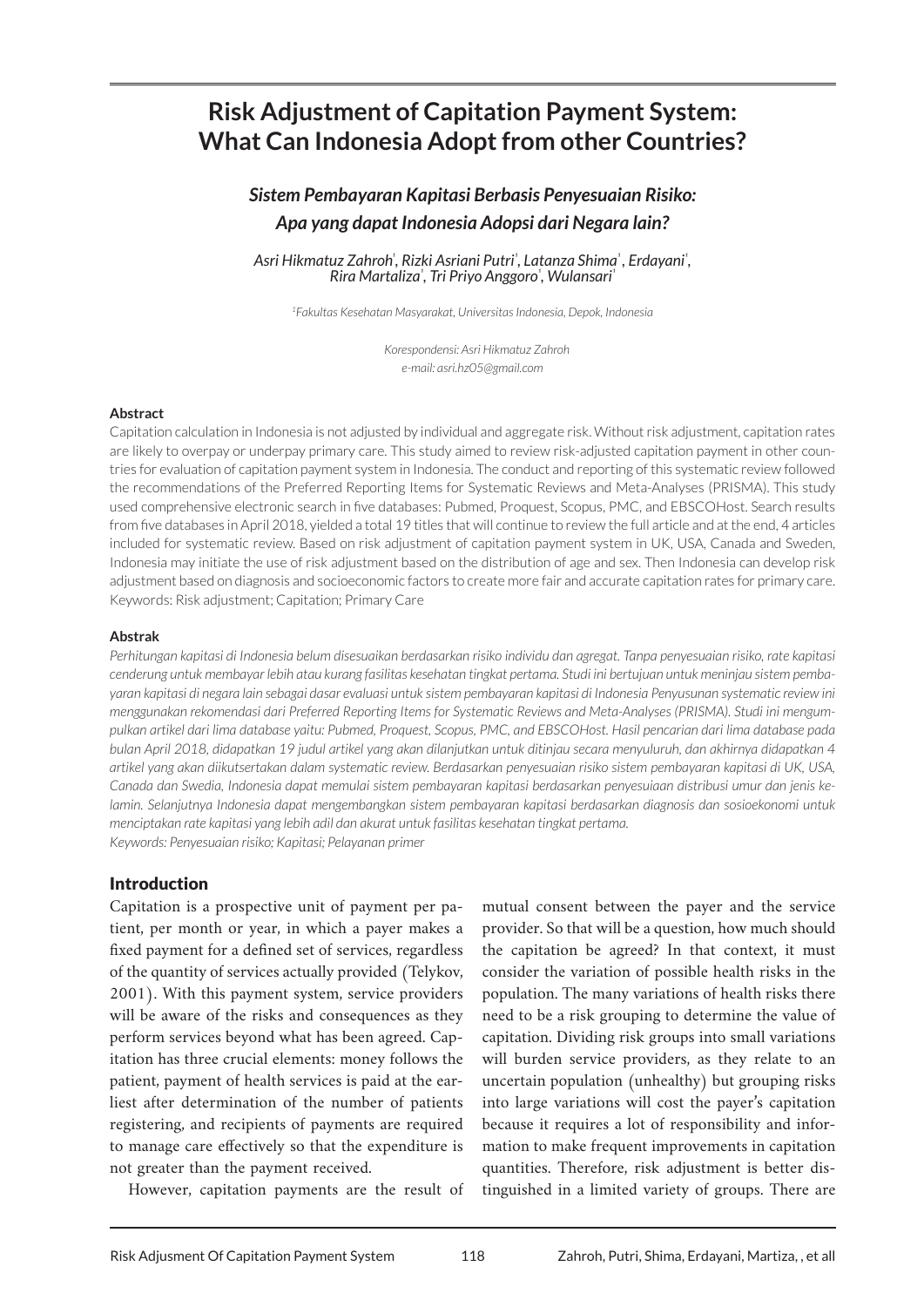three recommendations for adjusting risk: socio-demographic (age, gender, place of residence, income, educational status, family size, employment status), past health expenditure and chronic sickness status.

The capitation payment system in Indonesia began with the introduction of the social insurance system in 2014. According to the Regulation of the Minister of Health of the Republic of Indonesia Number 69 Year 2013 concerning the Standard of Health Service Tariffs on First Level Health Facilities and Advanced Health Facilities in the Implementation of Health Insurance Program, capitation is payment amount per month paid in advance by BPJS Health to the First Level of Health Facility based on the number of participants registered without taking into account the type and amount of health services provided. This system applies to first-rate health facilities such as community health center, primary clinics, self-care physicians, and D grade hospitals (Minister of Health of the Republic, 2013).

The capitation rates in Indonesia have not been determined based on risk, the differentiation of the tariff only distinguished by the type of health facility and human resources. Without risk adjustment in determining the cost of health services, healthcare providers tend to be paid less or more than they do. This is the result of a review conducted by the Corruption Eradication Commission (KPK) which found that the mechanism of capitation made the funds entering the healthcare community in Indonesia has increased drastically and in excess of the healthcare needs of every year. If the excess funds accumulate every year, it will cause the accumulation of funds in a health facility, whereas a few healthcare workers can only raise funds (Nugraha, 2016). This paper aims to explore available risk adjustment methods and their determining factors which can be potentially applied to the capitation payment system in Indonesia.

## Method

## **Search Strategy**

The conduct and reporting of this systematic review followed the recommendations of the Preferred Reporting Items for Systematic Reviews and Meta-Analyses (PRISMA). Systematic Review with PRISMA method retrieved from online database Pubmed, Proquest, Scopus, and PMC. The search strategy used keywords: Risk adjustment AND Capitation AND Primary Care. An article must have written in English and published from 1998 until 2018. Mendeley was used to collect and manage all search result.

## **Eligibility Criteria**

Transparent selection of papers for inclusion criteria in this study is using PICOS (Population, Intervention, Comparator, Outcome, Study Design) framework.

- **1. Population:** Population of this study is primary care. IOM Committee defines primary care as the provision of integrated, accessible health care services by clinicians who are accountable for addressing a large majority of personal health care needs, developing a sustained partnership with patients, and practicing in the context of family and community (Institute of Medicine (US) Committee on the Future of Primary Care, 1996). Another definition of primary care in Indonesia is any activity undertaken by the government and/or public and private, to maintain and improve health and prevent and cure diseases and restore the health of individuals. Primary care includes health promotion efforts, disease prevention, outpatient treatment, inpatient treatment, restriction and disability recovery aimed at individuals (Ikatan Dokter Indonesia, 2014).
- 2. I**ntervention:** Intervention in this research is capitation payment system. In capitation payment system, the provider is paid with a fixed rate in the fixed period and based on the number of individuals enrolled in a health facility. Articles that discuss other payment systems are not included in this study (Langenbrunner, Cashin dan Dougherty, 2009).
- **3. Comparator:** There is no comparison in this research because this research focuses on one payment system that is capitation.
- **4. Outcome:** An outcome of this research is risk adjustment method that used in every country. Capitation payments without the use of risk adjustment in the determination of tariff are not included in this study.
- **5. Study Design:** The study design used is descriptive analytic which describes clearly the risk adjustment used in capitation payment system in a country along with its advantages and limitation.

#### **Study Selection**

Duplicated papers from five databases were deleted. We used Mendeley application for automatically deleted papers. Full papers which cannot be accessed,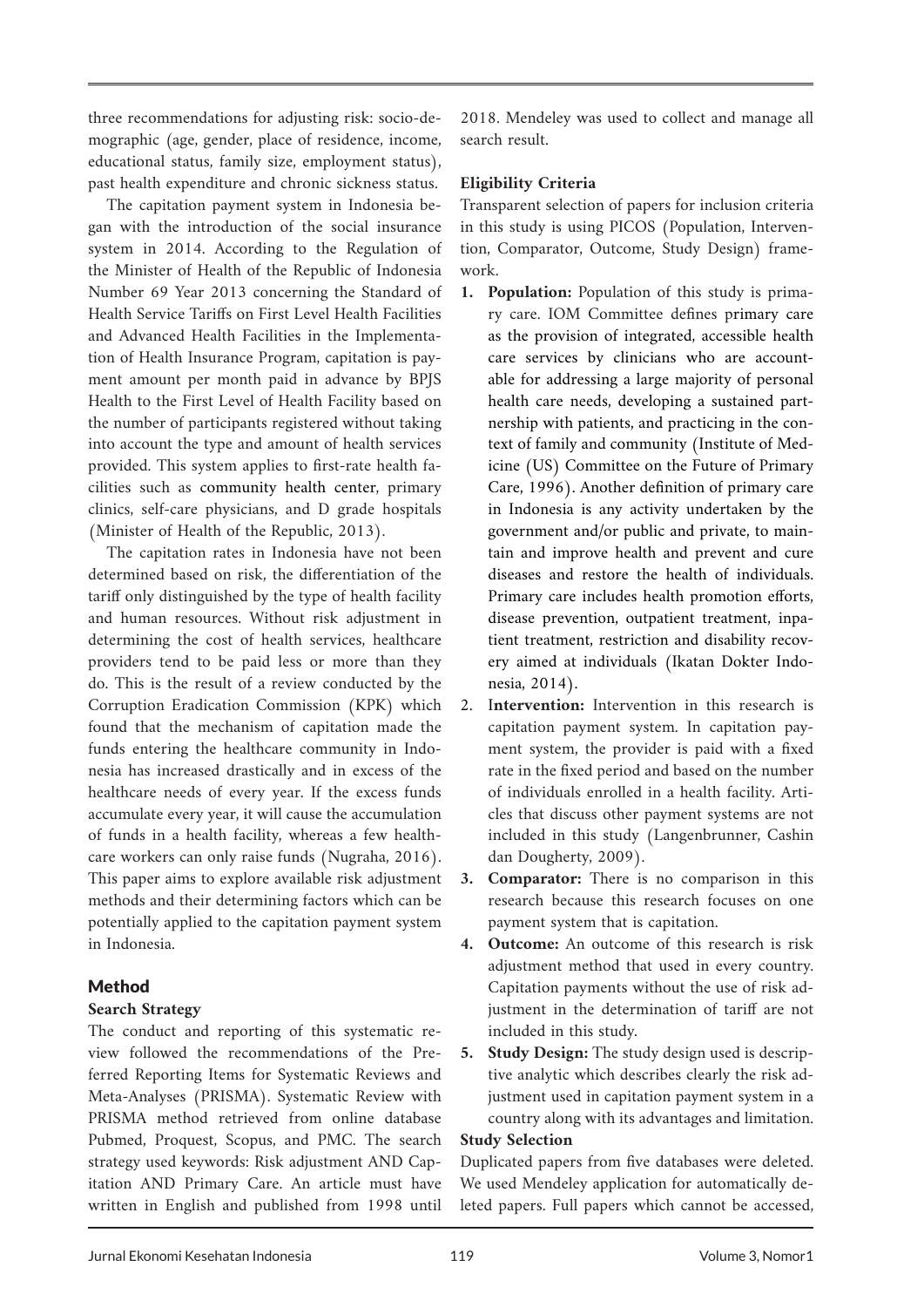and not english language were excluded from this study. The title and abstract were screened by one author to exclude irrelevant papers. The full texts of remaining papers were screened by a remaining author with PICOS framework to meeting all inclusion criteria. All author discussed remaining papers which will be included in a systematic review.

## Result

#### **Description of Search Result**

Search results from four databases in April 2018, yielded a total 883 articles using keywords. After removing the duplicate paper, not fully accessible and not English language, there are 841 papers included in the title and abstract screening. After the title and abstract screening obtained 19 titles that will continue to review the full article. Figure 1 presents the PRISMA flow diagram of study selection.

The results of the 19 articles review thorough-

ly found that 15 articles were not included in the systematic review, one article did not specifically disclose the capitation payment system and Four articles only describes the proposed calculation of capitation in the future with risk adjustment. There were eight articles only describes the results of capitation payments but did not discuss in detail the results of risk adjustments in the capitation-funding system. Finally, two articles excluded from systematic review because of capitation system in those articles not specific for primary care.

## **Risk Adjustment of Capitation Payment System United State**

United States use diagnosis, age, and gender as based on risk adjustment in capitation system. Advantages of this risk adjustment method are clinical data is well computerized, can predict the future use of health services, outputs from many risk adjustment programs can be collapsed into the fewer diagnostic



Figure 1. Prisma Flow Diagram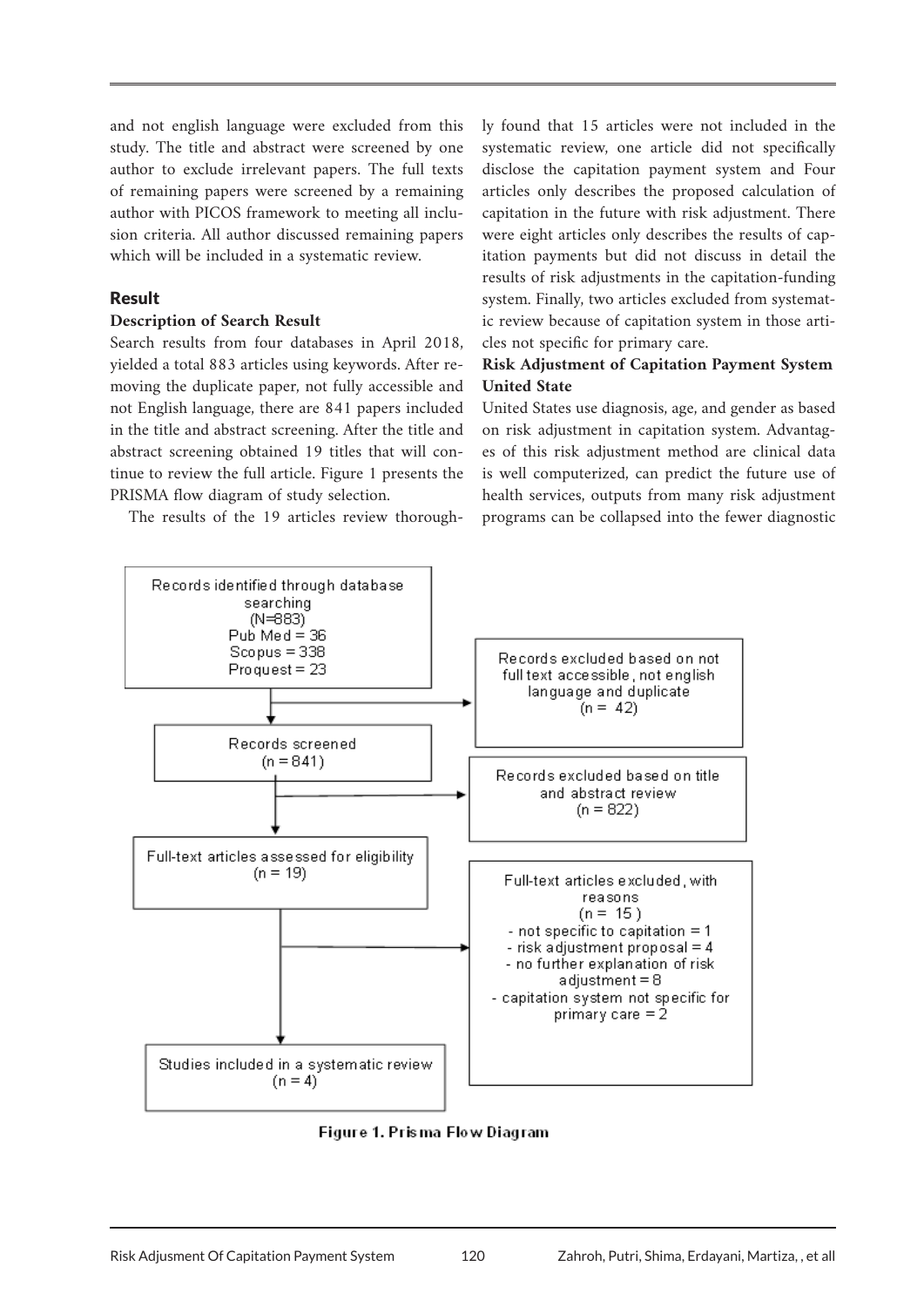categories, and prevent primary care to compete in attracting healthy patients who are unlikely to take advantage of their health services. The limitations are frailty scores calculated after a bid has been submitted, but the changing nature of the marketplace and the different enrolment profile would not reflect its actual frailty score in the payment years (Majeed, Bindman dan Weiner, 2001).

#### **United Kingdom**

Risk adjustment in the United Kingdom uses age and sex along with standardized mortality rates and ecological measures of socioeconomic status. Advantages of this method are prevented doctors from taking on patients with complex health needs who would be expected to make high use of healthcare services. This method also will give primary care physicians fixed budgets determined by capitation formulae. Limitation of this method is lack of information about clinical factors and statistical models used to derive capitation formulae are complex, therefore most doctors or health service managers and are not well understood (Majeed, 2002)

#### **Sweden**

Sweden focused on the health care system for the equitable distribution of health services to the community. To improve equity for primary care, the Swedish government has implemented risk adjustments on capitation based on the Care Need Index (CNI) aimed at improving the capacity of primary care that having those with under-socioeconomic and poor demographic characteristics. CNI is an index that uses seven factors: children under five years old; people born outside the EU, Africa, Asia, or South America; elderly living alone; single parents with children less than seven years old; residents of 1 year or older who have just moved to the area; unemployed 16-64 years; and residents 25-64 years without education. The result of CNI implementation as a basis for adjusting capitation risk is the number of primary care in areas with high CNI and provides incentives for primary care in locating and creating the same supply of primary care (Anell, Dackehag dan Dietrichson, 2016).

## **Canada**

Ontario Canada uses age and sex risk adjustment rates that reflect the health care needs of patients across all socioeconomic status by comparing the Ontario-based capitation compensation level index with the expected use of health care resources relative to socioeconomic status (SES). The danger of this payment structure is that it may be able to provide incentives for risk selection, usually referred to as cream-skimming, which is the practice of enrolling individuals who are expected to use below average levels of health care while discouraging or rejecting the expected individual enrolment using above-average levels of health care (Sibley dan Glazier, 2012)

## **Discussion**

## **Capitation Payment System in Indonesia**

One of the problems that has recently been highlighted is the issue of deposition of the capitation funds in primary care. The results of a study by Kompas Research and Development Division at the Supreme Audit Agency (BPK) found that all capitation funds in primary care throughout Indonesia reached Rp 3.02 trillion. Since the JKN program runs from 2014 to 2016, BPJS-Health has disbursed a capitation of Rp. 30.5 trillion to 2078 primary care consisting of primary care and Dental Clinic and Private Dental Clinic or TNI / POLRI. Approximately 74.4% or Rp.22.7 trillion of the total capitation fund is distributed to primary care (Susilo, 2018).

The problem is the calculation of capitation payment system is not based on risk adjustment related to service utilization. Thabrany says in the framework of behavioural model analysis, one of the main factors related to health service utilization is age predisposing factor (Thabrany, 2005). For example, the elderly will be more at risk of degenerative diseases with decreased physiological function, while the younger age group is more at risk for infection. From the results of research conducted by Kurnia and Nurwahyui concluded that the total acceptance of capitation funds will be more fairly if made per age for primary care, because the capitation fund received will be adjusted to the main factors of health service utilization, one of which is age. This is because capitation is based on the collection of risks from registered participants. Thus, health facility with more participants in elderly participants  $(≥60$ years) or toddlers will get more capitation funds according to risk (Kurnia dan Nurwahyuni, 2015).

Besides the age factor, based on Ursila and Iljanto research about the description of health service utilization in primary care in JKN era, it is found that women use health service more than men, 63,7 and 36,3 respectively. This is due to different biological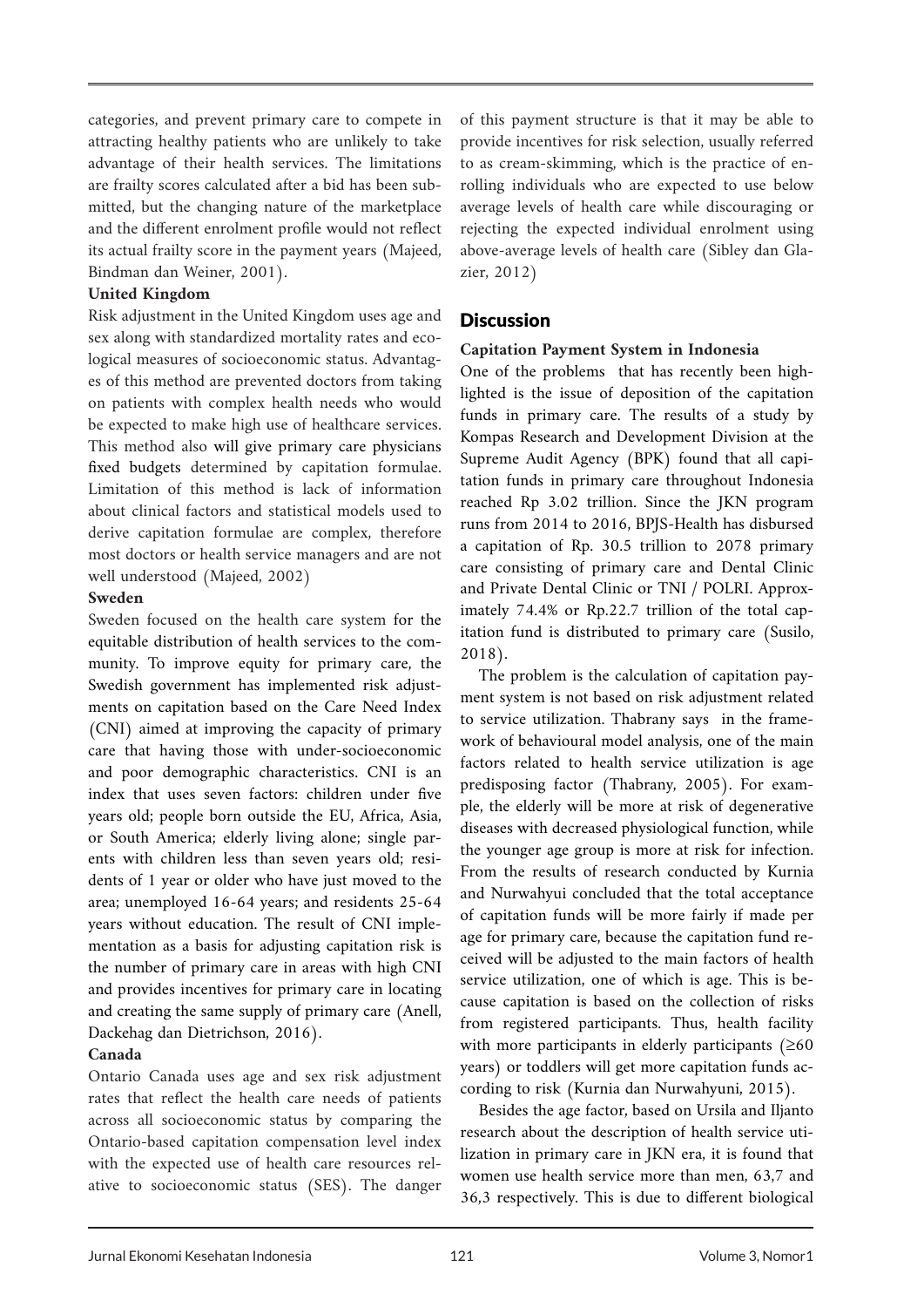#### Table. 1 Studies included into analysis

| No               | Author                                                         | Title                                                                                                                                  | Year | Country  | Risk adjustment<br>method                                                                                                                                                                               | Advantages                                                                                                                                                                                                                                                                        | Limitation                                                                                                                                                                                                                                                                                                                                                                                                                                                                                                                                                                                                                                                                                                                                                                                                                                                                | Others                                                                                                                                                           |
|------------------|----------------------------------------------------------------|----------------------------------------------------------------------------------------------------------------------------------------|------|----------|---------------------------------------------------------------------------------------------------------------------------------------------------------------------------------------------------------|-----------------------------------------------------------------------------------------------------------------------------------------------------------------------------------------------------------------------------------------------------------------------------------|---------------------------------------------------------------------------------------------------------------------------------------------------------------------------------------------------------------------------------------------------------------------------------------------------------------------------------------------------------------------------------------------------------------------------------------------------------------------------------------------------------------------------------------------------------------------------------------------------------------------------------------------------------------------------------------------------------------------------------------------------------------------------------------------------------------------------------------------------------------------------|------------------------------------------------------------------------------------------------------------------------------------------------------------------|
| 1.               | Azeem<br>Majeed.<br>Andrew B<br>Bindman,<br>Jonathan<br>Weiner | ٥f<br>risk<br>Use<br>adjustment<br>in<br>setting budgets<br>and measuring<br>performance in<br>primary care I:                         | 2001 | UK<br>US | Age and sex along<br>with<br>standardized<br>mortality rates and<br>ecological measures of<br>socioeconomic status                                                                                      |                                                                                                                                                                                                                                                                                   | Lack of<br>information<br>clinical factors, so they do not<br>take account of the prevalence or<br>severity of specific diseases.                                                                                                                                                                                                                                                                                                                                                                                                                                                                                                                                                                                                                                                                                                                                         | about Prevent<br>doctors<br>from<br>taking on patients with<br>complex health needs who<br>would be expected to<br>high use<br>of<br>make<br>healthcare services |
|                  | School                                                         | how it works                                                                                                                           |      |          | Medical<br>history<br>(diagnosis), age, and<br>gender                                                                                                                                                   | Clinical data<br>is well<br>computerized<br>Clustering the diagnoses<br>into categories to predict<br>the future use of health<br>services.<br>Outputs from many risk<br>adjustment programs can<br>be collapsed into the<br>fewer<br>diagnostic<br>categories                    |                                                                                                                                                                                                                                                                                                                                                                                                                                                                                                                                                                                                                                                                                                                                                                                                                                                                           | health<br>Prevent<br>care<br>providers to compete in<br>attracting healthy patients<br>who are unlikely to take<br>advantage of their health<br>services.        |
| $\overline{2}$ . | Azeem<br>Majeed                                                | Risks<br>and<br>Benefits of<br>the<br>Use of Capitation<br>Formulae<br>in<br>Primary Care                                              | 2002 | UK       | Age,<br>Sex.<br>Socioeconomic status,<br>Crude<br>self-reported<br>area chronic illness<br>rates were used to<br>predict health care<br>utilization (such as<br>admission<br>and<br>prescribing rates). |                                                                                                                                                                                                                                                                                   | The models generally use a There are three key issues<br>crude ecological measure of that need to be considered<br>health status derived from the<br>decennial<br>of<br>census<br>population<br>The measures of healthcare the correct share, effect in<br>utilization - particularly hospital which doctors practice<br>admission rates - are derived medicine, and beneficial<br>from data that are known to effect.<br>contain errors.<br>The statistical models used to<br>derive capitation formulae are<br>also complex and are not well<br>understood by most doctors or<br>health service managers                                                                                                                                                                                                                                                                | when<br>evaluating<br>the<br>the effectiveness of capitation-<br>based formulae: predict                                                                         |
|                  |                                                                |                                                                                                                                        |      | US       | Age,<br>Sex.<br>Individual<br>patients'<br>disease patterns and<br>healthcare experiences                                                                                                               | Set a target date for<br>linking<br>capitation<br>payments to the health<br>Medicare<br>of<br>status<br>beneficiaries.<br>The<br>risk<br>adjustment<br>models are a great step<br>forward in reducing the<br>financial incentives for<br>health plans to enroll<br>healthy people |                                                                                                                                                                                                                                                                                                                                                                                                                                                                                                                                                                                                                                                                                                                                                                                                                                                                           |                                                                                                                                                                  |
| 3.               | Anders<br>Anell.<br>Dackehag,<br>Jens<br>Dietrichso<br>n       | Does Risk-<br>Adjusted<br>Margareta Payment<br>Influence<br>Primary Care<br>Providers'<br>Decision on<br>Where to Set Up<br>Practices? | 2016 | Sweden   | The major county used<br>Care Need<br>Index<br>(CNI) and there are<br>other counties<br>use<br>Adjusted<br>Groups (ACG)<br>combination                                                                  | Increasing the number of<br>primary cares in areas<br>lower<br>with<br>socioeconomic<br>and<br>Clinical demography<br>or provides incentives for<br>primary care in locating<br>and creating the same<br>supply of primary care.                                                  |                                                                                                                                                                                                                                                                                                                                                                                                                                                                                                                                                                                                                                                                                                                                                                                                                                                                           |                                                                                                                                                                  |
| 4.               | Lvn<br>Sibley,<br>Richard<br>H. Glazier                        | M. Evaluation of the<br>equity of age-<br>sex-adjusted<br>primary care<br>capitation<br>payments<br>in<br>Ontario, Canada              | 2012 | Canada   | and<br>Age<br>sex<br>comparing<br>-based<br>capitation<br>compensation<br>level<br>index<br>with<br>the<br>expected use of health<br>care resources relative<br>socioeconomic<br>to<br>status (SES)     | relative to socioeconomic health care<br>status (SES)                                                                                                                                                                                                                             | Explains the age and This payment structure is that it When using an ecological<br>gender variables in may be able to provide proxy of socio-economic<br>capitation in reflecting incentives for risk selection, status there is<br>the health care needs of usually referred to as cream- possibility<br>patients at all levels of skimming, which is the practice misclassifying individuals<br>socioeconomic status by of enrolling individuals who are to the wrong category.<br>comparing the capitation expected to use below average However, it has been<br>compensation level index levels of health care while shown<br>adjusted for age Ontario discouraging or rejecting the measurement<br>with the expected use of expected individual enrollment regional level of socio-<br>health care resources using above-average levels of economic status typically | the<br>оf<br>the<br>that<br>the<br>ōf<br>underestimates differences<br>in inequality                                                                             |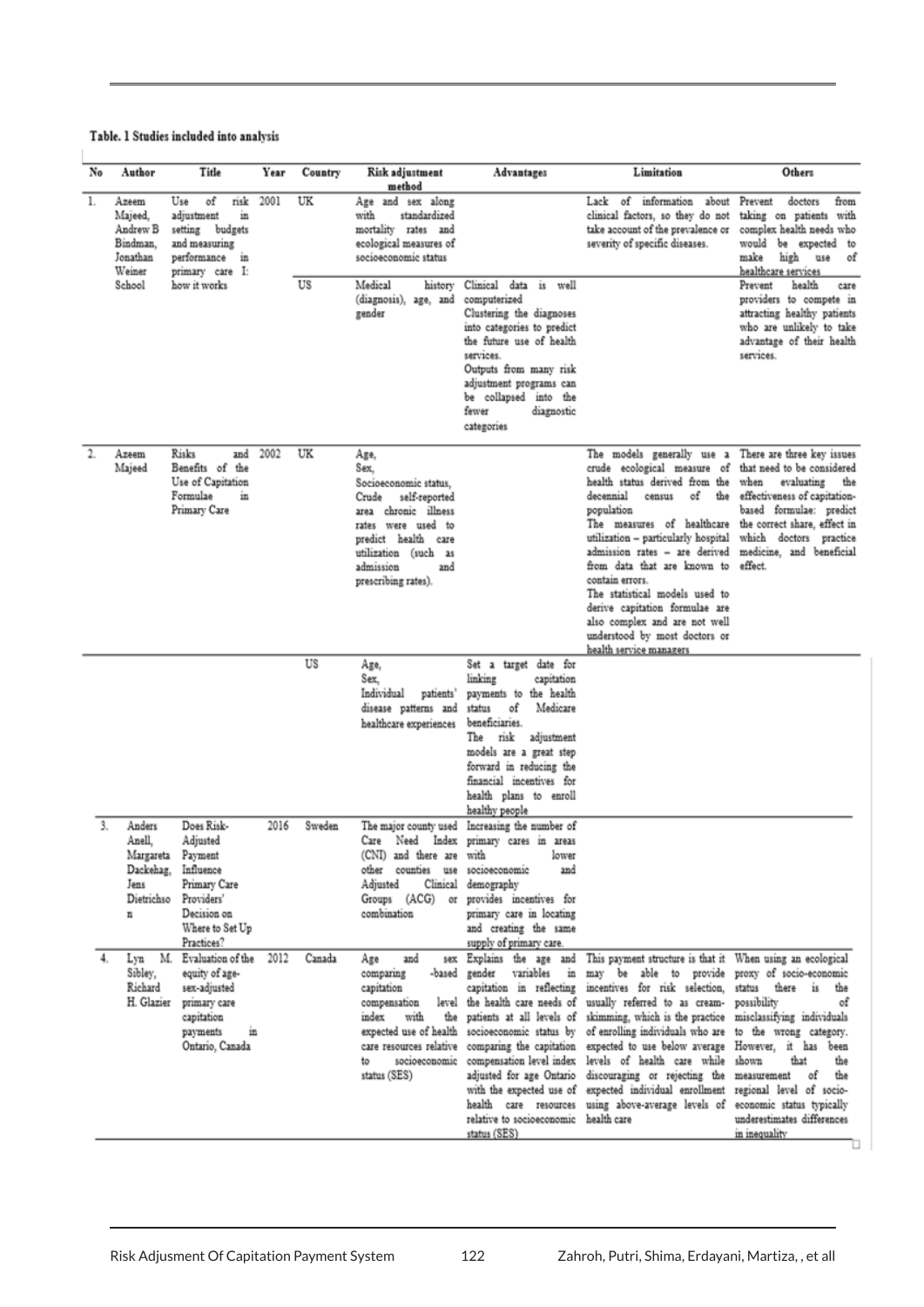conditions between women and men. Women have a higher risk because of the process of pregnancy, childbirth and breastfeeding (Ursila dan Iljanto, 2014). Research conducted by Wihono also found that women have 2.902 times greater opportunities in the utilization of Jamkesda compared with men (Wahono, 2011).

## **Adoption of risk adjustment capitation payment system for Indonesia**

Based on risk adjustment conducted in UK and USA using age and gender as the basis of calculation of risk adjustment added with diagnosis factor, mortality and socioeconomic. Indonesia may initiate the use of risk adjustment based on the distribution of age and sex to participants enrolled in primary care as both factors are fundamental to the utilization of health services. Then Indonesia can develop risk adjustment based on diagnosis and socioeconomic to create more fair and accurate capitation rates for primary care. With the enactment of risk adjustments in the capitation payment system, it is hoped that each primary care will obtain a fair amount of capitation and be in line with the service needs and it is also expected to increase the quality control and cost control efforts of BPJS-Health.

Risk adjustment based on diagnostic factor in Indonesia can be supported by Sistem Informasi Kesehatan Daerah (SIKDA) through the application of SIKDA Generic at the primary care. The application of SIKDA Generic is the application of the National Standardized Health Information System to improve the availability and quality of health information and management data through the utilization of information and communication technology. The application of SIKDA Generic supports primary care to store all patient medical history (medical records) online, thus enabling primary care to know the health status of the community in its region in real time.

Based on the implementation risk adjustment capitation in Canada and Sweden, Indonesia can develop risk adjustment based on socioeconomic factor, considering the socioeconomic inequality in Indonesia is still high. Population distribution, income level, health and education status that is not evenly distribute are still importance issue to be resolved. Based on data from Central Bureau of Statistics in 2016, there are 7 million unemployed and 28.1 million poor people or 10.86 percent of the total population (Central Bureau of Statistics, 2016). People with low socioeconomic tend to increase morbidity

and have a life expectancy of less than seven years, this may affect the utilization of health services, especially primary care. Risk adjustment based on socioeconomic factor in addition to age and sex can be a feasible way to achieve access equity, maximal utilization and cost efficiency of health service.

## Conclusion

UK and USA use age and gender as the basis of calculation of risk adjustment added with diagnosis factor, mortality, and socio-economy. Canada use age and sex comparing -based capitation compensation level index with the expected use of health care resources relative to socioeconomic status (SES) and Sweden use Care Need Index (CNI). Indonesia may initiate the use of risk adjustment based on the distribution of age and sex to participants enrolled in primary care as both factors are fundamental to the utilization of health services. Furthermore, Indonesia can develop risk adjustment by using diagnosis and socioeconomics to produce a more accurate capitation payment system.

## Acknowlegment

The authors would like to express our very great appreciation to Prof DR. Dr. Adik Wibowo MPH for her valuable and constructive suggestions during the planning and development of this manuscript. Her willingness to give her time so generously has been very much appreciated. We would also like to thank Septiara Putri S.K.M., M.P.H for her advice and assistance in keeping our progress on schedule. Our grateful thanks are also extended to Fikri Wijaya S.Sos for his help in manuscript preparation.

## Reference

- Anell, A., Dackehag, M. and Dietrichson, J. 2016. *"Does Risk-Adjusted Payment Influence Primary Care Providers Decision on Where to Set Up Practices ?*" BMC Health Services Research, (October), page.  $1 - 12$ .
- Central Bureau of Statistics. 2016. *Jumlah Pengangguran Indonesia 2016 Capai 7,02 Juta Orang*. Jakarta.
- Ikatan Dokter Indonesia. 2014. *Panduan Praktik Klinis Bagi Dokter Di Fasilitas Pelayanan Kesehatan Primer*. doi: 10.1017/CBO9781107415324.004.
- Institute of Medicine (US) Committee on the Future of Primary Care. 1996. *Primary Care: Ameri-*